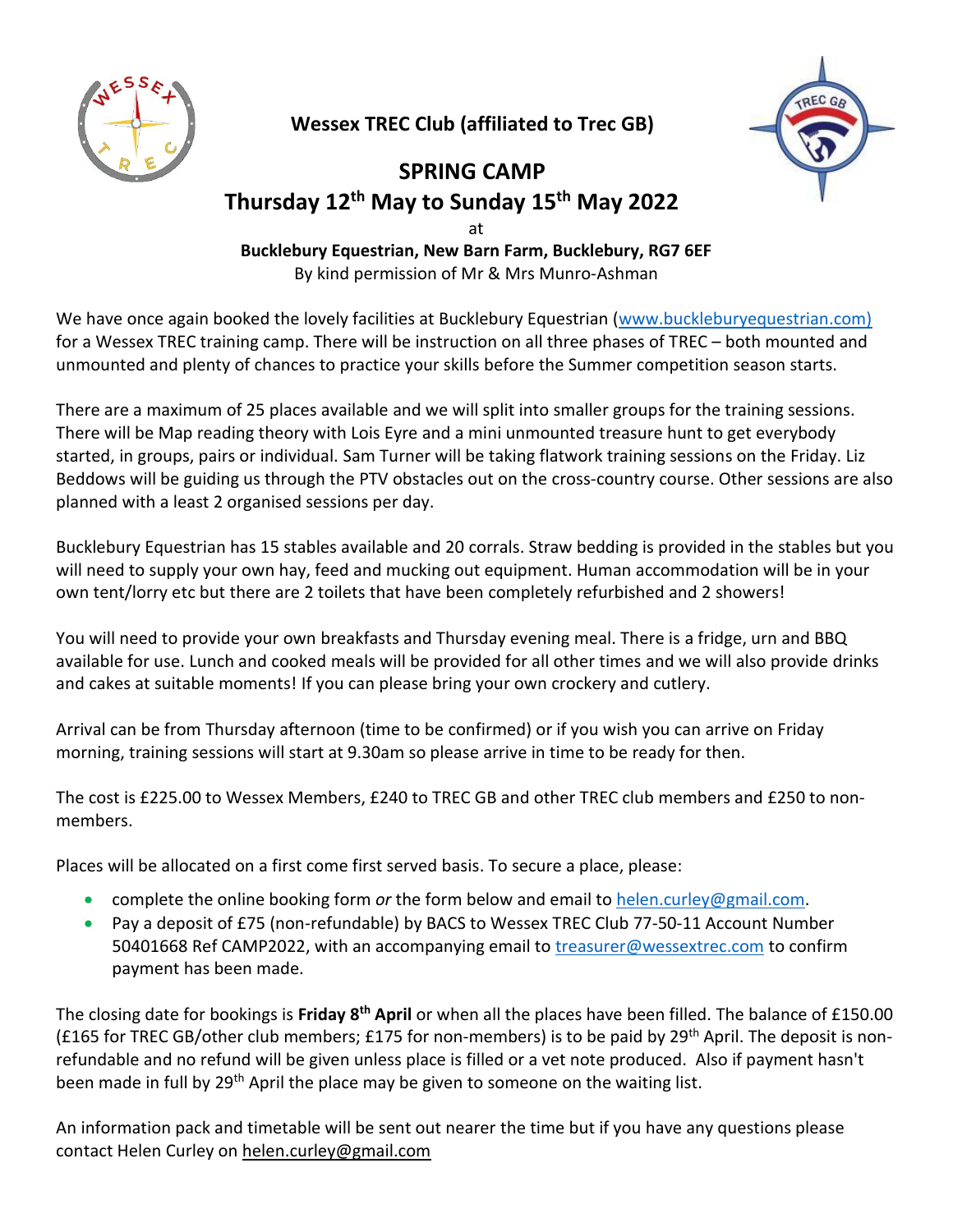## GENERAL RULES & CONDITIONS

## RULES AS PER THE TREC GB RULEBOOK AVAILABLE TO DOWNLOAD FROM WWW.TRECGB.COM

1. Camp is open to all horses and ponies providing that they are a minimum of 4 years old for ridden work.

2. Riders any age, juniors may ride horses and seniors may ride ponies.

3. No rider will be permitted to the event unless wearing a correctly fitted hard hat with the chin strap correctly fastened meeting one or more of the current standards as listed below:

PAS 015 (1998 or 2011)provided it has a BSI Kitemark OR an Inspec IC Mark

VG1 01.040 (2014-12) provided it has a BSI Kitemark OR an Inspec IC Mark

SEI ASTM 95

ASTM F1163 (2004a or 04a onwards), providing it has an SEI mark

SNELL E2001 OR E2016, providing it has a SNELL label and number

AS/NZS 3838 (2006 onwards), providing it has an SAI Global mark

4. Riders may choose to wear a body protector during any phase of the competition. If worn, Beta 3 2009 or 2018 standard is strongly recommended and MUST be worn on the cross country course.

5. Tack & dress informal but safe. Riders must wear suitable riding footwear.

6. Standing Martingales and other fixed reins are forbidden. If a running martingale is used, horse must be led from head collar and lead rope for led PTV obstacles.

7. The official's decision is final and must be complied with at all times.

**Equine Flu Requirements:** TREC GB requires that all events, including training & camps, involving equines should insist that vaccinations are up to date (12 month cycle) and check passports before horses are unloaded. Horses that have had their annual vaccination or a booster, within the last six days of the event should not be allowed to compete. For unvaccinated horses to be able to compete a new programme takes a minimum of 28 days.

1. The twelve month cycle means that a horse's vaccinations should be dated on or within 365 days (twelve months), for each year recorded on the passport, after the initial cycle of three injections were originally completed. For example a horse vaccinated on 15th March one year needs to be vaccinated on or before 15th March the following year. This also applies in leap years.

2. Horses with several years of annual booster vaccinations can have gaps in their record provided that;

a) The first two primary injections where administered correctly before 1st January 2014. (2nd injection 21-92 days after the 1st injection).

b) All annual boosters since 1st January 2014 are within time.

**If your horse is not registered on the TREC GB Equine flu database, please send a copy of your horse's vaccination certificate to the entries secretary along with your entry before the closing date.**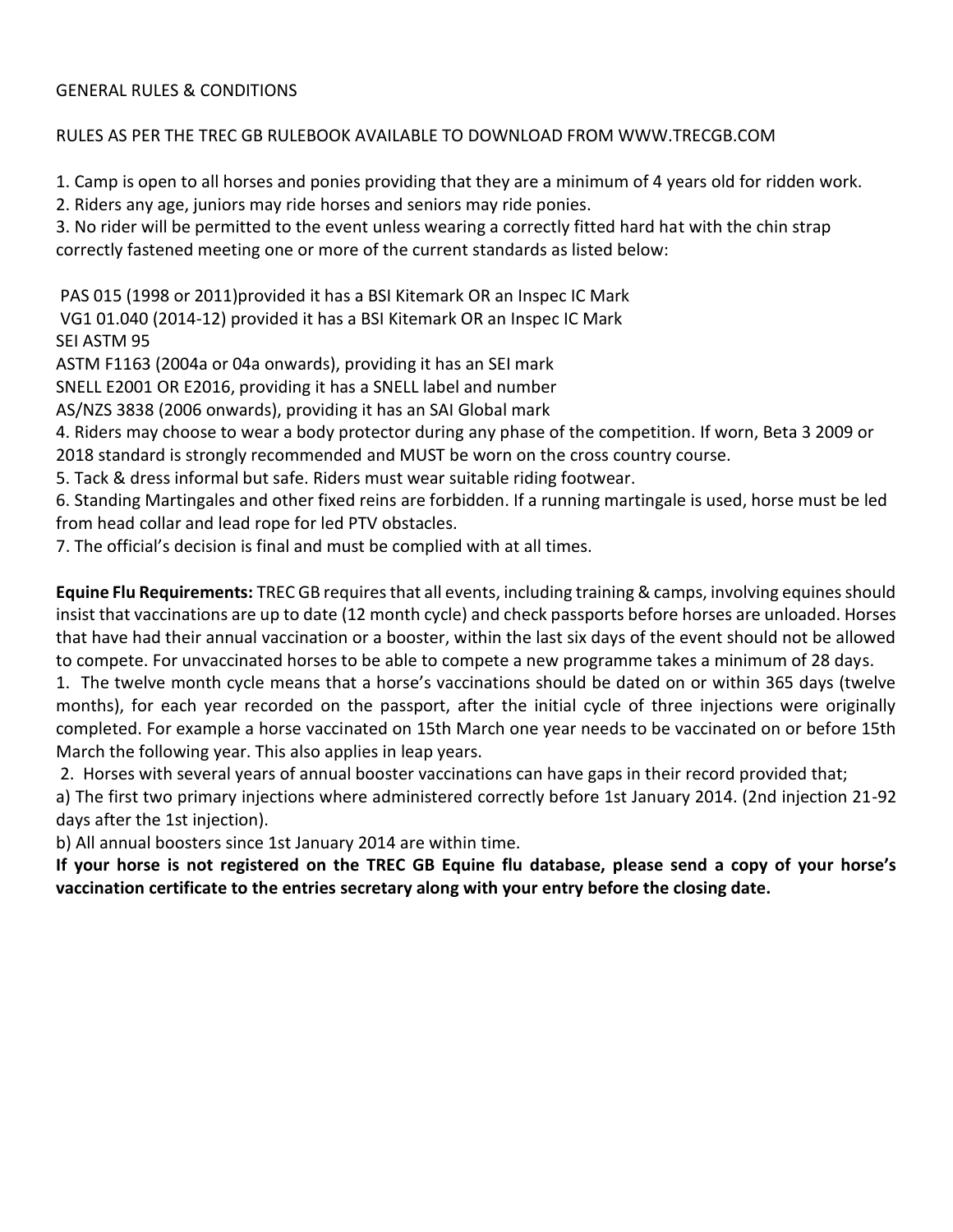

## WESSEX TREC SPRING CAMP 2022 BOOKING FORM

| <b>Full Name</b>          |                                                                                   |
|---------------------------|-----------------------------------------------------------------------------------|
| Address                   |                                                                                   |
| Email address             |                                                                                   |
| Phone number              |                                                                                   |
| <b>Wessex TREC Number</b> |                                                                                   |
| Emergency contact         |                                                                                   |
| number in the event       |                                                                                   |
| of an incident at camp    |                                                                                   |
| Horse Name&               |                                                                                   |
| Passport number           |                                                                                   |
| <b>Stable or Corral</b>   |                                                                                   |
| Experience - please       |                                                                                   |
| give a brief              |                                                                                   |
| description of your       |                                                                                   |
| TREC/riding               |                                                                                   |
| background                |                                                                                   |
|                           |                                                                                   |
|                           |                                                                                   |
|                           |                                                                                   |
| What would you like       |                                                                                   |
| to achieve from Camp      |                                                                                   |
|                           |                                                                                   |
|                           |                                                                                   |
|                           |                                                                                   |
|                           |                                                                                   |
|                           |                                                                                   |
| My horse is registered    | Yes / No                                                                          |
| on the TREC GB            | (if no, please send a copy of your horse's vaccination certificate to the entries |
| Database                  | secretary along with your entry)                                                  |